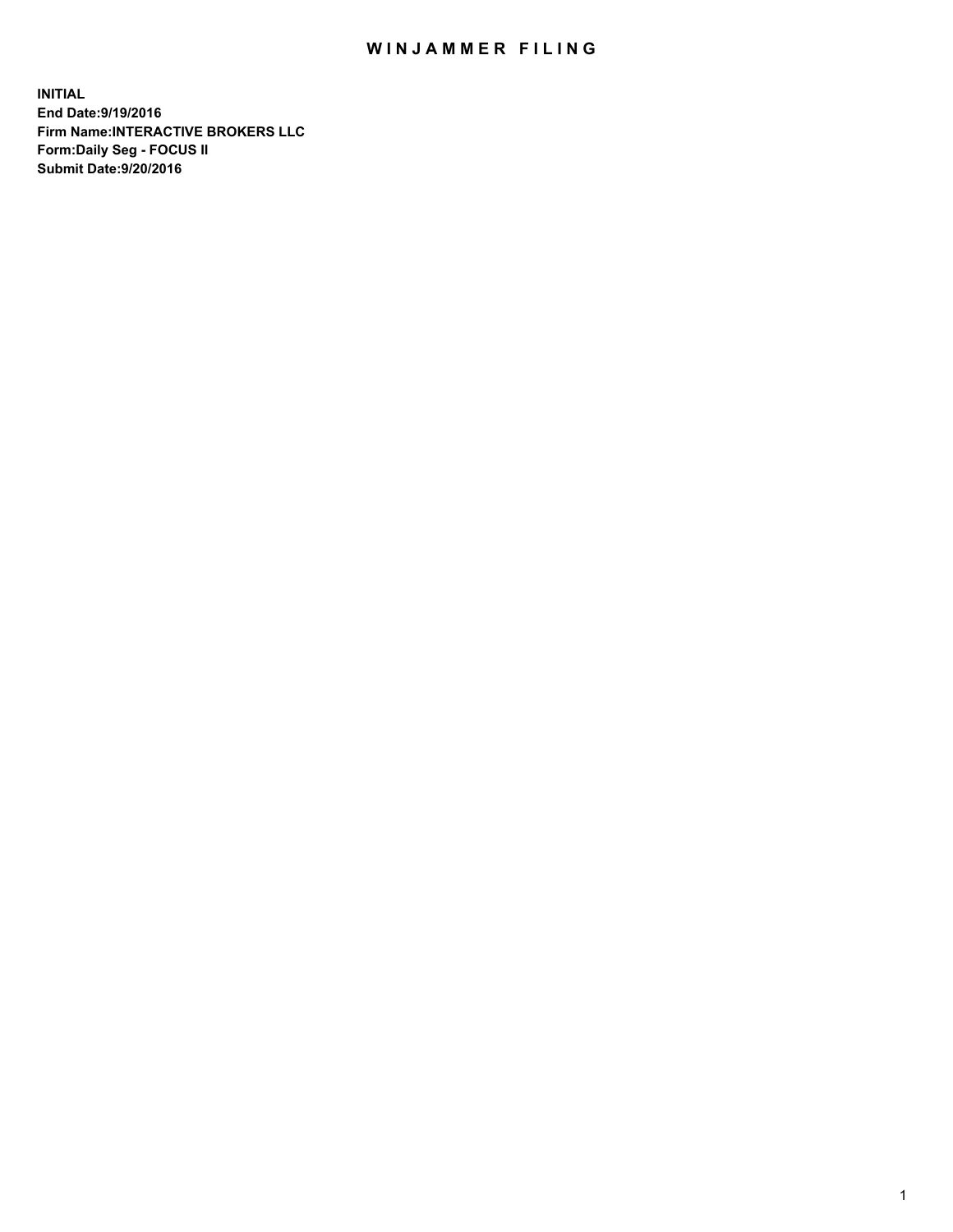## **INITIAL End Date:9/19/2016 Firm Name:INTERACTIVE BROKERS LLC Form:Daily Seg - FOCUS II Submit Date:9/20/2016 Daily Segregation - Cover Page**

| Name of Company<br><b>Contact Name</b><br><b>Contact Phone Number</b><br><b>Contact Email Address</b>                                                                                                                                                                                                                          | <b>INTERACTIVE BROKERS LLC</b><br>James Menicucci<br>203-618-8085<br>jmenicucci@interactivebrokers.c<br>om |
|--------------------------------------------------------------------------------------------------------------------------------------------------------------------------------------------------------------------------------------------------------------------------------------------------------------------------------|------------------------------------------------------------------------------------------------------------|
| FCM's Customer Segregated Funds Residual Interest Target (choose one):<br>a. Minimum dollar amount: ; or<br>b. Minimum percentage of customer segregated funds required:%; or<br>c. Dollar amount range between: and; or<br>d. Percentage range of customer segregated funds required between:% and%.                          | $\overline{\mathbf{0}}$<br>0<br>155,000,000 245,000,000<br>0 <sub>0</sub>                                  |
| FCM's Customer Secured Amount Funds Residual Interest Target (choose one):<br>a. Minimum dollar amount: ; or<br>b. Minimum percentage of customer secured funds required:%; or<br>c. Dollar amount range between: and; or<br>d. Percentage range of customer secured funds required between:% and%.                            | $\overline{\mathbf{0}}$<br>$\overline{\mathbf{0}}$<br>80,000,000 120,000,000<br>00                         |
| FCM's Cleared Swaps Customer Collateral Residual Interest Target (choose one):<br>a. Minimum dollar amount: ; or<br>b. Minimum percentage of cleared swaps customer collateral required:% ; or<br>c. Dollar amount range between: and; or<br>d. Percentage range of cleared swaps customer collateral required between:% and%. | $\overline{\mathbf{0}}$<br>$\overline{\mathbf{0}}$<br>0 <sub>0</sub><br><u>00</u>                          |

Attach supporting documents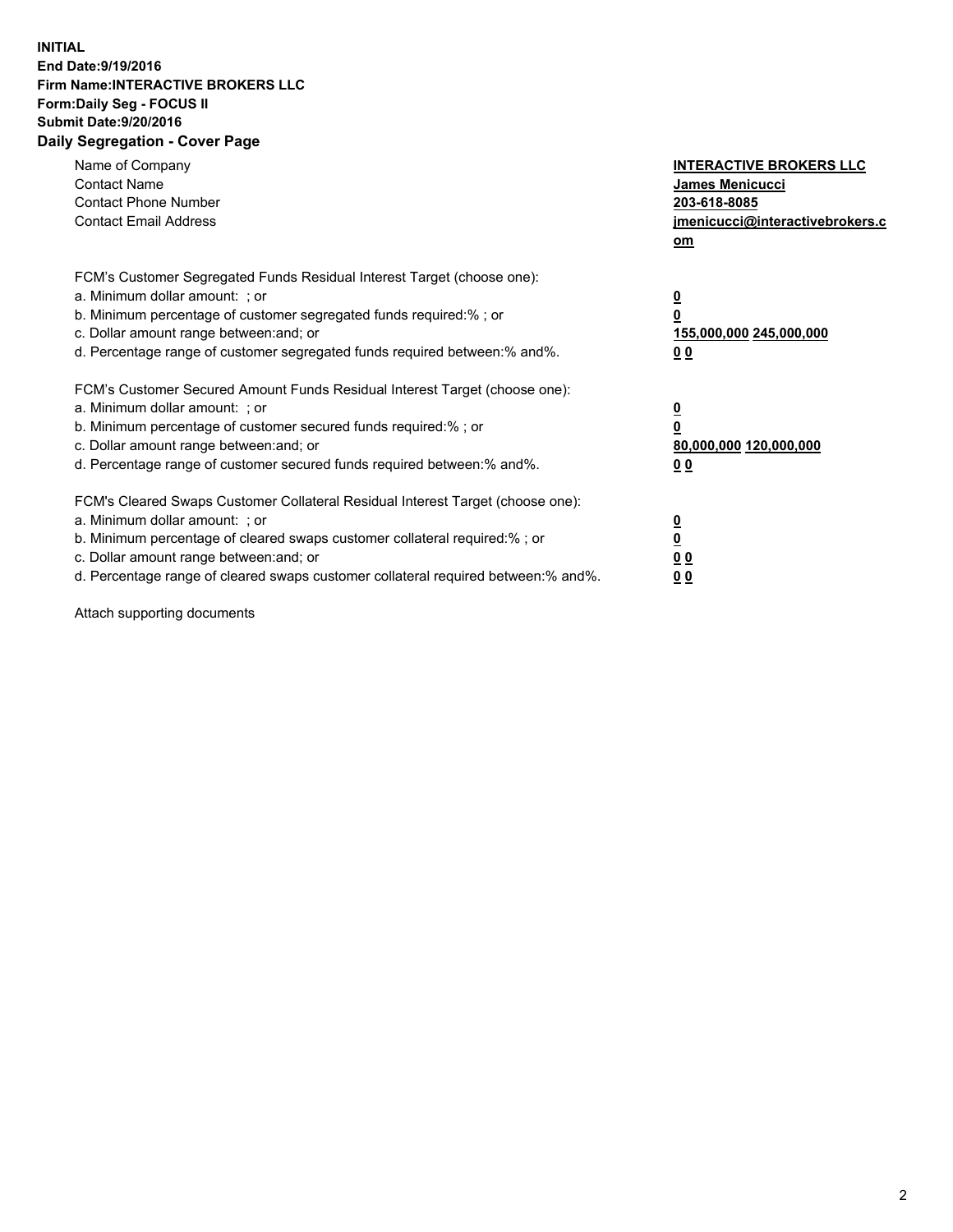## **INITIAL End Date:9/19/2016 Firm Name:INTERACTIVE BROKERS LLC Form:Daily Seg - FOCUS II Submit Date:9/20/2016 Daily Segregation - Secured Amounts**

|     | Daily Ocglegation - Occuled Amounts                                                                        |                                  |
|-----|------------------------------------------------------------------------------------------------------------|----------------------------------|
|     | Foreign Futures and Foreign Options Secured Amounts                                                        |                                  |
|     | Amount required to be set aside pursuant to law, rule or regulation of a foreign                           | $0$ [7305]                       |
|     | government or a rule of a self-regulatory organization authorized thereunder                               |                                  |
| 1.  | Net ledger balance - Foreign Futures and Foreign Option Trading - All Customers                            |                                  |
|     | A. Cash                                                                                                    | 370,218,043 [7315]               |
|     | B. Securities (at market)                                                                                  | $0$ [7317]                       |
| 2.  | Net unrealized profit (loss) in open futures contracts traded on a foreign board of trade                  | 10,174,412 [7325]                |
| 3.  | Exchange traded options                                                                                    |                                  |
|     | a. Market value of open option contracts purchased on a foreign board of trade                             | <b>586,357</b> [7335]            |
|     | b. Market value of open contracts granted (sold) on a foreign board of trade                               | -93,211 [7337]                   |
| 4.  | Net equity (deficit) (add lines 1. 2. and 3.)                                                              | 380,885,601 [7345]               |
| 5.  | Account liquidating to a deficit and account with a debit balances - gross amount                          | 61,789 [7351]                    |
|     | Less: amount offset by customer owned securities                                                           | 0 [7352] 61,789 [7354]           |
| 6.  | Amount required to be set aside as the secured amount - Net Liquidating Equity                             | 380,947,390 [7355]               |
|     | Method (add lines 4 and 5)                                                                                 |                                  |
| 7.  | Greater of amount required to be set aside pursuant to foreign jurisdiction (above) or line                | 380,947,390 [7360]               |
|     | 6.                                                                                                         |                                  |
|     | FUNDS DEPOSITED IN SEPARATE REGULATION 30.7 ACCOUNTS                                                       |                                  |
| 1.  | Cash in banks                                                                                              |                                  |
|     | A. Banks located in the United States                                                                      | 500,000 [7500]                   |
|     | B. Other banks qualified under Regulation 30.7                                                             | 0 [7520] 500,000 [7530]          |
| 2.  | Securities                                                                                                 |                                  |
|     | A. In safekeeping with banks located in the United States                                                  | 418,744,210 [7540]               |
|     | B. In safekeeping with other banks qualified under Regulation 30.7                                         | 0 [7560] 418,744,210 [7570]      |
| 3.  | Equities with registered futures commission merchants                                                      |                                  |
|     | A. Cash                                                                                                    | $0$ [7580]                       |
|     | <b>B.</b> Securities                                                                                       | $0$ [7590]                       |
|     | C. Unrealized gain (loss) on open futures contracts                                                        | $0$ [7600]                       |
|     | D. Value of long option contracts                                                                          | $0$ [7610]                       |
|     | E. Value of short option contracts                                                                         | 0 [7615] 0 [7620]                |
| 4.  | Amounts held by clearing organizations of foreign boards of trade                                          |                                  |
|     | A. Cash                                                                                                    | $0$ [7640]                       |
|     | <b>B.</b> Securities                                                                                       | $0$ [7650]                       |
|     | C. Amount due to (from) clearing organization - daily variation                                            | $0$ [7660]                       |
|     | D. Value of long option contracts                                                                          | $0$ [7670]                       |
|     | E. Value of short option contracts                                                                         | 0 [7675] 0 [7680]                |
| 5.  | Amounts held by members of foreign boards of trade                                                         |                                  |
|     | A. Cash                                                                                                    | 69,415,062 [7700]                |
|     | <b>B.</b> Securities                                                                                       | $0$ [7710]                       |
|     | C. Unrealized gain (loss) on open futures contracts                                                        | 15,012,342 [7720]                |
|     | D. Value of long option contracts                                                                          | 586,339 [7730]                   |
|     | E. Value of short option contracts                                                                         | -93,209 [7735] 84,920,534 [7740] |
| 6.  | Amounts with other depositories designated by a foreign board of trade                                     | 0 [7760]                         |
| 7.  | Segregated funds on hand                                                                                   | $0$ [7765]                       |
| 8.  | Total funds in separate section 30.7 accounts                                                              | 504, 164, 744 [7770]             |
| 9.  | Excess (deficiency) Set Aside for Secured Amount (subtract line 7 Secured Statement<br>Page 1 from Line 8) | 123,217,354 [7380]               |
| 10. | Management Target Amount for Excess funds in separate section 30.7 accounts                                | 80,000,000 [7780]                |
| 11. | Excess (deficiency) funds in separate 30.7 accounts over (under) Management Target                         | 43,217,354 [7785]                |
|     |                                                                                                            |                                  |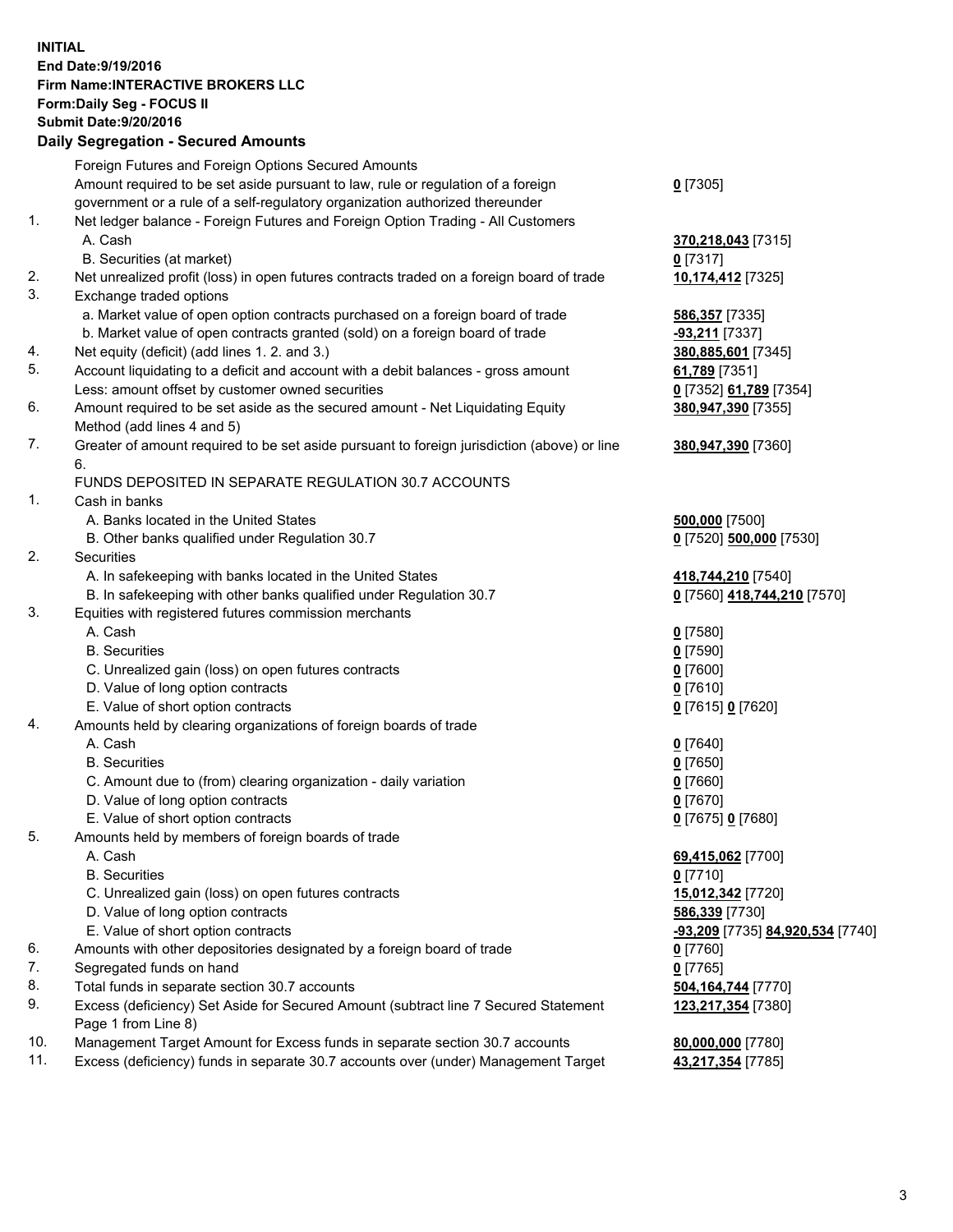**INITIAL End Date:9/19/2016 Firm Name:INTERACTIVE BROKERS LLC Form:Daily Seg - FOCUS II Submit Date:9/20/2016 Daily Segregation - Segregation Statement** SEGREGATION REQUIREMENTS(Section 4d(2) of the CEAct) 1. Net ledger balance A. Cash **2,997,006,340** [7010] B. Securities (at market) **0** [7020] 2. Net unrealized profit (loss) in open futures contracts traded on a contract market **10,607,150** [7030] 3. Exchange traded options A. Add market value of open option contracts purchased on a contract market **143,812,767** [7032] B. Deduct market value of open option contracts granted (sold) on a contract market **-203,228,809** [7033] 4. Net equity (deficit) (add lines 1, 2 and 3) **2,948,197,448** [7040] 5. Accounts liquidating to a deficit and accounts with debit balances - gross amount **46,374** [7045] Less: amount offset by customer securities **0** [7047] **46,374** [7050] 6. Amount required to be segregated (add lines 4 and 5) **2,948,243,822** [7060] FUNDS IN SEGREGATED ACCOUNTS 7. Deposited in segregated funds bank accounts A. Cash **66,811,527** [7070] B. Securities representing investments of customers' funds (at market) **2,070,169,260** [7080] C. Securities held for particular customers or option customers in lieu of cash (at market) **0** [7090] 8. Margins on deposit with derivatives clearing organizations of contract markets A. Cash **32,107,775** [7100] B. Securities representing investments of customers' funds (at market) **1,053,490,994** [7110] C. Securities held for particular customers or option customers in lieu of cash (at market) **0** [7120] 9. Net settlement from (to) derivatives clearing organizations of contract markets **17,394,887** [7130] 10. Exchange traded options A. Value of open long option contracts **143,808,216** [7132] B. Value of open short option contracts **-203,224,343** [7133] 11. Net equities with other FCMs A. Net liquidating equity **0** [7140] B. Securities representing investments of customers' funds (at market) **0** [7160] C. Securities held for particular customers or option customers in lieu of cash (at market) **0** [7170] 12. Segregated funds on hand **0** [7150] 13. Total amount in segregation (add lines 7 through 12) **3,180,558,316** [7180] 14. Excess (deficiency) funds in segregation (subtract line 6 from line 13) **232,314,494** [7190] 15. Management Target Amount for Excess funds in segregation **155,000,000** [7194] **77,314,494** [7198]

16. Excess (deficiency) funds in segregation over (under) Management Target Amount Excess